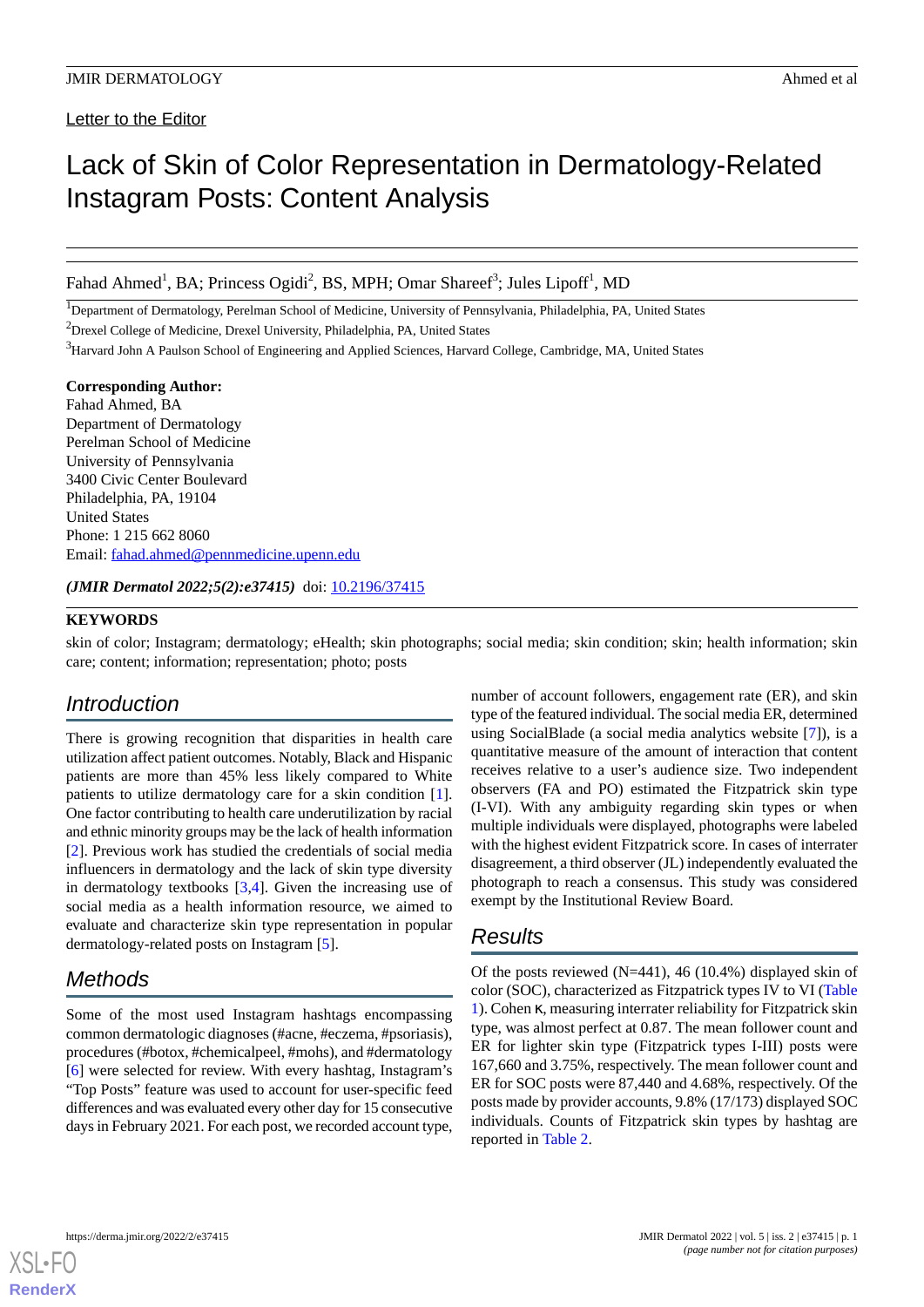### JMIR DERMATOLOGY Ahmed et al.

| Fitzpatrick skin type | Business accounts $(n=128)$ , n | Provider accounts $(n=173)$ , n | Personal accounts $(n=140)$ , n | Total (N=441), $n$ (%) |
|-----------------------|---------------------------------|---------------------------------|---------------------------------|------------------------|
|                       |                                 |                                 | 4                               | 18(4.1)                |
| П                     | 78                              | 121                             | 102                             | 301(68.3)              |
| Ш                     | 25                              | 28                              | 23                              | 76 (17.2)              |
| IV                    | 10                              | 14                              | 9                               | 33(7.5)                |
| V                     |                                 | 3                               | 2                               | 12(2.7)                |
| VI                    |                                 | 0                               | 0                               | 1(0.2)                 |

#### <span id="page-1-5"></span>**Table 1.** Fitzpatrick skin types by account type.

#### <span id="page-1-6"></span>**Table 2.** Fitzpatrick skin types by hashtag.

| Hashtag             | Fitzpatrick skin type I-III (n=395), n | Fitzpatrick skin type IV-VI (n=46), n |
|---------------------|----------------------------------------|---------------------------------------|
| #acne               | 57                                     | 6                                     |
| #eczema             | 56                                     |                                       |
| #psoriasis          | 57                                     | 6                                     |
| #botox <sup>a</sup> | 62                                     |                                       |
| #chemicalpeel       | 47                                     | 16                                    |
| #mohs <sup>a</sup>  | 62                                     |                                       |

<sup>a</sup>The hashtags #botox and #mohs each had the fewest posts (n=1) with darker skin color, possibly due to skin cancer incidence and Botox use being different among the 2 groups.

# *Discussion*

Our findings suggest that SOC individuals may be underrepresented on dermatology-related Instagram posts and have a smaller reach as demonstrated by lower follower counts. However, SOC posts had a higher ER, suggesting that users were more likely to interact and engage with SOC content. Limitations include Fitzpatrick skin type estimation being based on photographs alone; however, by recording intermediate skin types as darker during data collection, this would have biased against the hypothesis of underrepresentation of SOC. Additionally, the user demographics of Instagram are not publicly available to assess relative underrepresentation. Lastly, this classification system is not a direct proxy of race, and racial

and ethnic minority groups may not only have Fitzpatrick skin types IV to VI.

Given the increasing importance of social media in sharing health information, it is imperative that we understand and proactively address the issue of underrepresentation. For example, at one institution, educational physician-created social media videos helped increase health care appointment demand and patient health education [[5\]](#page-1-4). Increasing the number of SOC influencers may also help, similar to how patient-provider racial concordance is correlated with increased trust [\[2](#page-1-1)]. Thus, increasing representation in dermatologic content on social media may help achieve an opportunity for improved community outreach for racial and ethnic minority groups. Providers, professional organizations, and commercial organizations can play an active role in improving this representation.

# <span id="page-1-0"></span>**Conflicts of Interest**

<span id="page-1-1"></span>None declared.

### <span id="page-1-2"></span>**References**

- 1. Tripathi R, Knusel KD, Ezaldein HH, Scott JF, Bordeaux JS. Association of demographic and socioeconomic characteristics with differences in use of outpatient dermatology services in the United States. JAMA Dermatol 2018 Nov 01;154(11):1286-1291 [[FREE Full text](http://europepmc.org/abstract/MED/30267073)] [doi: [10.1001/jamadermatol.2018.3114\]](http://dx.doi.org/10.1001/jamadermatol.2018.3114) [Medline: [30267073\]](http://www.ncbi.nlm.nih.gov/entrez/query.fcgi?cmd=Retrieve&db=PubMed&list_uids=30267073&dopt=Abstract)
- <span id="page-1-4"></span><span id="page-1-3"></span>2. Alsan M, Garrick O, Graziani G. Does diversity matter for health? Experimental evidence from Oakland. American Economic Review 2019 Dec 01;109(12):4071-4111. [doi: [10.1257/aer.20181446](http://dx.doi.org/10.1257/aer.20181446)]
- 3. Ranpariya V, Chu B, Fathy R, Lipoff JB. Dermatology without dermatologists? Analyzing Instagram influencers with dermatology-related hashtags. J Am Acad Dermatol 2020 Dec;83(6):1840-1842. [doi: [10.1016/j.jaad.2020.05.039\]](http://dx.doi.org/10.1016/j.jaad.2020.05.039) [Medline: [32416205](http://www.ncbi.nlm.nih.gov/entrez/query.fcgi?cmd=Retrieve&db=PubMed&list_uids=32416205&dopt=Abstract)]
- 4. Adelekun A, Onyekaba G, Lipoff JB. Skin color in dermatology textbooks: An updated evaluation and analysis. J Am Acad Dermatol 2021 Jan;84(1):194-196. [doi: [10.1016/j.jaad.2020.04.084](http://dx.doi.org/10.1016/j.jaad.2020.04.084)] [Medline: [32335181](http://www.ncbi.nlm.nih.gov/entrez/query.fcgi?cmd=Retrieve&db=PubMed&list_uids=32335181&dopt=Abstract)]
- 5. Kotsenas AL, Arce M, Aase L, Timimi FK, Young C, Wald JT. The strategic imperative for the use of social media in health care. J Am Coll Radiol 2018 Jan;15(1 Pt B):155-161. [doi: [10.1016/j.jacr.2017.09.027](http://dx.doi.org/10.1016/j.jacr.2017.09.027)] [Medline: [29128501\]](http://www.ncbi.nlm.nih.gov/entrez/query.fcgi?cmd=Retrieve&db=PubMed&list_uids=29128501&dopt=Abstract)

[XSL](http://www.w3.org/Style/XSL)•FO **[RenderX](http://www.renderx.com/)**